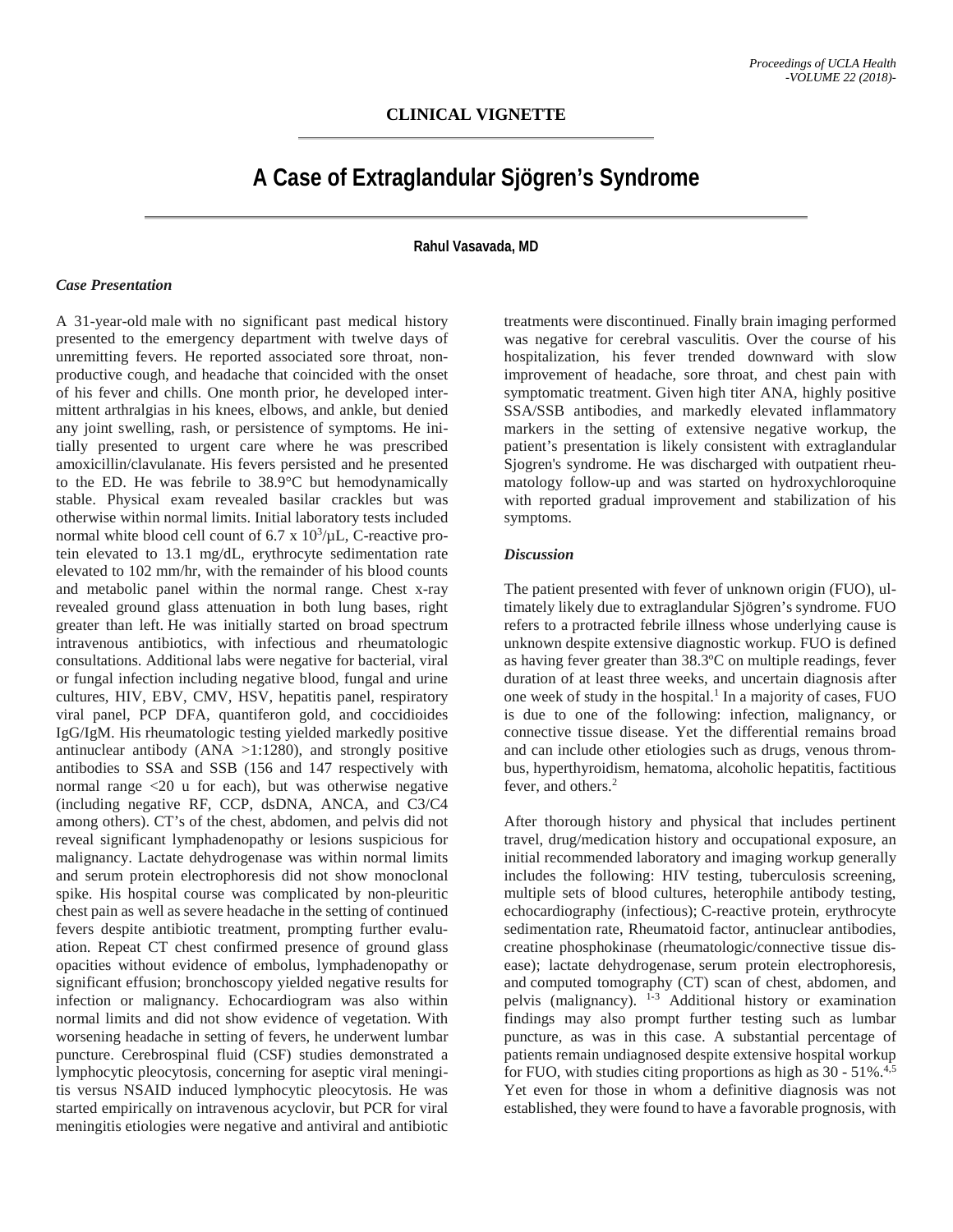very low associated mortality and with a majority ultimately experiencing resolution of their fevers.<sup>6,7</sup>

Our patient's presentation is likely a manifestation of extraglandular Sjögren's syndrome (SS). SS is an autoimmune condition associated with impaired exocrine gland function typically resulting in sicca symptoms (dry eyes, dry mouth), but can also present with extraglandular disease. Extraglandular SS can affect a variety of organs ranging from the kidneys, hematologic system, lungs, heart, gastrointestinal tract, skin and joints, and both the peripheral and central nervous system. It is believed that the extraglandular manifestations of SS arise from autoimmune-induced inflammation of ductal epithelial structures, immune-complex deposition, and lymphoproliferation.8

The patient did not present with characteristic symptoms of SS, but his recurring fever, headache, arthralgia, and interstitial lung disease (pulmonary ground glass opacities) could be explained by extraglandular manifestations. Arthralgias characterized by symmetric, intermittent joint involvement is seen in many patients, while inflammatory myopathy has also been reported.8 Many SS patients also present with associated lung disease due to desiccation of the respiratory mucosa from lymphocytic infiltration of the submucosal glands, affecting the upper airway and respiratory tract. Interstitial lung disease such as pneumonitis or cryptogenic organizing pneumonia is also a well-known association with SS.<sup>9</sup>

SS is associated with an array of both peripheral and central nervous system manifestations including multiple polyneuropathies, myelopathy due to spinal cord involvement, meningitis, cognitive disorders, and optic neuritis.10 Interestingly the patient's severe headache with CSF studies consistent with a viral aseptic meningitis and lymphocytic pleocytosis has been described in literature as being a known complication of extraglandular SS.<sup>10,11</sup> While fever is not commonly seen in SS, it appears likely to have been associated with the patient's aseptic meningitis. Additionally fever can occur in patients with pulmonary manifestations of extraglandular SS.

Although not seen in our patient, SS can affect the kidneys resulting in interstitial nephritis, renal tubular dysfunction, and glomerulonephritis.12 Patients can also experience an array of associated skin conditions including Raynaud phenomenon, erythema nodosum and even cutaneous vasculitis due to immune complex deposition. Because SS can overlap with other autoimmune diseases, its presence can also be associated with autoimmune thyroid disorders as well as Celiac disease. Finally, SS poses an increased risk of developing lymphoproliferative disorders, including up to six times increased relative risk of non-Hodgkin lymphoma.<sup>13</sup>

The overlap of SS with other autoimmune conditions, known as secondary SS, makes the diagnosis more challenging. Notably SS often overlaps with rheumatoid arthritis, systemic lupus erythematosus, and systemic scleroderma. Ultimately the presence or absence of disease-specific antibodies aids in making a final diagnosis. The patient's strongly positive SSA/SSB

antibodies and ANA with otherwise negative infectious, rheumatologic and oncologic workup points to a likely diagnosis of extraglandular SS in this case.

## *Conclusion*

Fever of unknown origin poses a diagnostic challenge that requires thorough evaluation. A majority of cases can be ascribed to either infection, malignancy or connective tissue disease. In this case an atypical diagnosis of extraglandular Sjögren's syndrome is likely. While providers are often familiar with the sicca symptoms of primary SS, it is important to recognize the vast and varied extraglandular manifestations of SS when considering alternative diagnoses.

## **REFERENCES**

- 1. **Mourad O, Palda V, Detsky AS**. A comprehensive evidence-based approach to fever of unknown origin. *Arch Intern Med*. 2003 Mar 10;163(5):545-51. Review. PubMed PMID: 12622601.
- 2. **Horowitz HW**. Fever of unknown origin or fever of too many origins? *N Engl J Med*. 2013 Jan 17;368(3):197-9. doi: 10.1056/NEJMp1212725. PubMed PMID: 23323894.
- 3. **Cunha BA, Lortholary O, Cunha CB**. Fever of unknown origin: a clinical approach. *Am J Med*. 2015 Oct;128(10): 1138.e1-1138.e15. doi: 10.1016/j.amjmed.2015.06.001. Epub 2015 Jun 18. Review. PubMed PMID: 26093175.
- 4. **de Kleijn EM, Vandenbroucke JP, van der Meer JW**. Fever of unknown origin (FUO). I A. prospective multicenter study of 167 patients with FUO, using fixed epidemiologic entry criteria. The Netherlands FUO Study Group. *Medicine (Baltimore)*. 1997 Nov;76(6):392-400. PubMed PMID: 9413425.
- 5. **Bleeker-Rovers CP, Vos FJ, de Kleijn EM, Mudde AH, Dofferhoff TS, Richter C, Smilde TJ, Krabbe PF, Oyen**  WJ, van der Meer JW. A prospective multicenter study on fever of unknown origin: the yield of a structured diagnostic protocol. *Medicine (Baltimore)*. 2007 Jan;86(1):26- 38. PubMed PMID: 17220753.
- 6. **Knockaert DC, Dujardin KS, Bobbaers HJ**. Long-term follow-up of patients with undiagnosed fever of unknown origin. *Arch Intern Med*. 1996 Mar 25;156(6):618-20. Pub Med PMID: 8629872.
- 7. **Vanderschueren S, Knockaert D, Adriaenssens T, Demey W, Durnez A, Blockmans D, Bobbaers H**. From prolonged febrile illness to fever of unknown origin: the challenge continues. *Arch Intern Med*. 2003 May 12; 163(9):1033-41. PubMed PMID: 12742800.
- 8. **Oxholm P, Asmussen K**. Primary Sjögren's syndrome: the challenge for classification of disease manifestations. *J Intern Med*. 1996 Jun;239(6):467-74. Review. PubMed PMID: 8656139.
- 9. **Hatron PY, Tillie-Leblond I, Launay D, Hachulla E, Fauchais AL, Wallaert B**. Pulmonary manifestations of Sjögren's syndrome. *Presse Med*. 2011 Jan;40(1 Pt 2):e49- 64. doi: 10.1016/j.lpm.2010.11.002. Epub 2010 Dec 30. Review. PubMed PMID: 21194883.